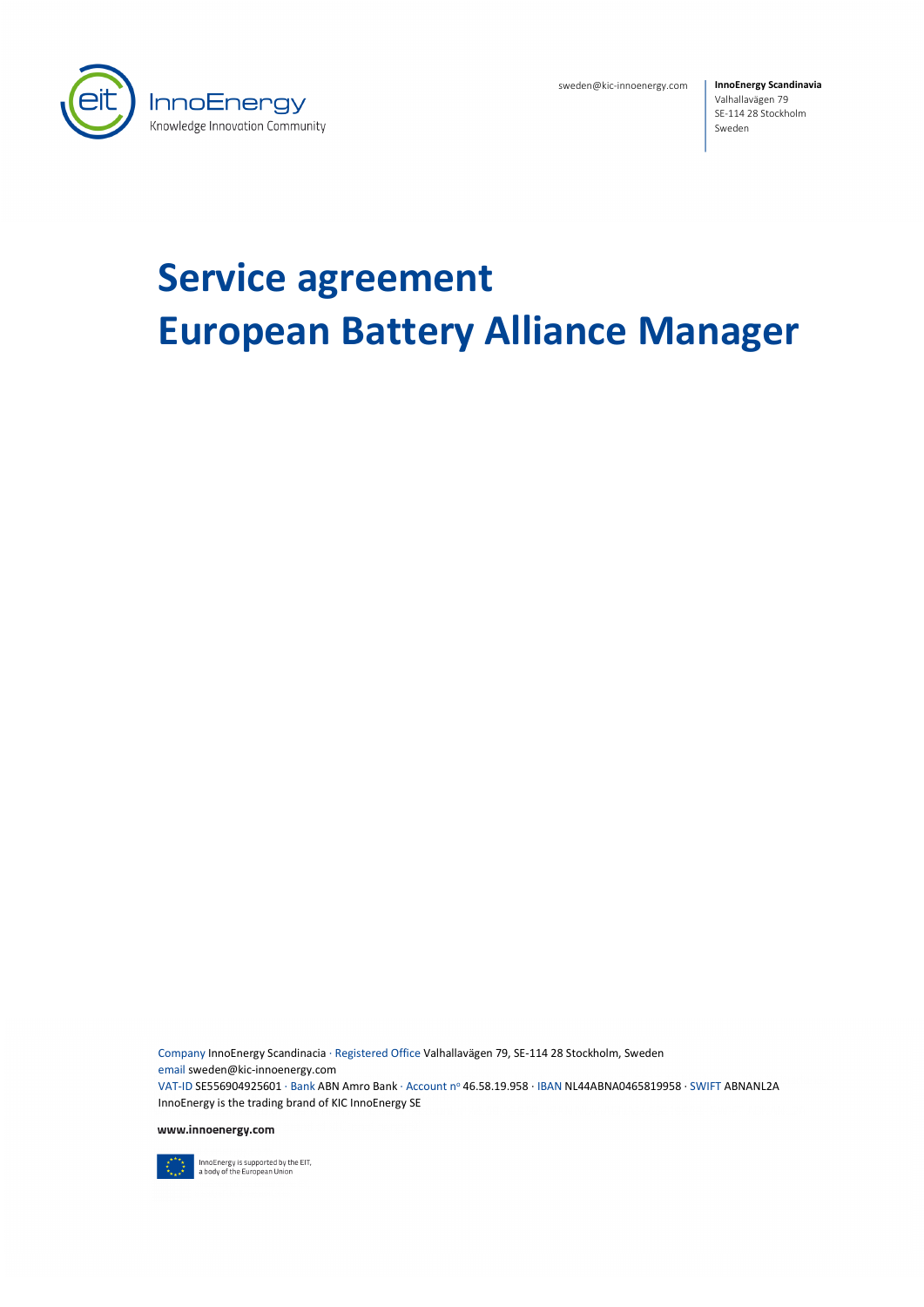

#### This service agreement ("Agreement") is made between:

1. InnoEnergy Scandinavia (KIC IE AB), a Swedish company with organization number 556904- 9256, having its registered place of business at Valhallavägen 79, 11428 Stockholm, Sweden ("we" or "us");

and

2. [Full name service provider], a [legal form] under [country] law, having its registered place of business at [address, zipcode, country], [VAT number service provider] ("you");

#### WHY DO WE ENTER INTO THIS AGREEMENT WITH YOU?

- A. Our funds come, amongst others, from the European Institute of Innovation & Technology (" $EIT$ "), which is a body of the European Union (" $EU$ "). With these funds we promote innovation, entrepreneurship and education in the field of sustainable energy.
- B. As we use public money, we need to comply with certain (additional) obligations towards the EIT and other EU bodies. We also have to impose some of these obligations on external parties, such as you. These (additional) obligations are included in this agreement;
- C. As we use public money, we launched a tender procedure to select an external party to provide us with certain services. These services ("Services") are specified in Article [1.1.](#page-1-0) You participated and made us an offer, on the basis of which we selected you to provide the Services; and
- D. This Agreement describes the terms and conditions that apply when you provide the Services.

#### WHAT HAVE WE AGREED?

#### Article 1 - Performance of the Services, subcontracting

<span id="page-1-0"></span>1.1. You must perform the Services and provide the deliverables that are specified below. You must do so within the time schedule specified below.

| <b>Services</b>                                       | <b>Deliverables</b>                                   | <b>Deadline</b>                                          |
|-------------------------------------------------------|-------------------------------------------------------|----------------------------------------------------------|
| As described in the enclosed<br>Request for Proposals | As described in the enclosed<br>Request for Proposals | As described in the<br>enclosed Request for<br>Proposals |
|                                                       |                                                       |                                                          |
|                                                       |                                                       |                                                          |

1.2. You must perform the Services by exercising due skill, speed and care, at a level generally required of well reputed service providers that perform the same or similar services.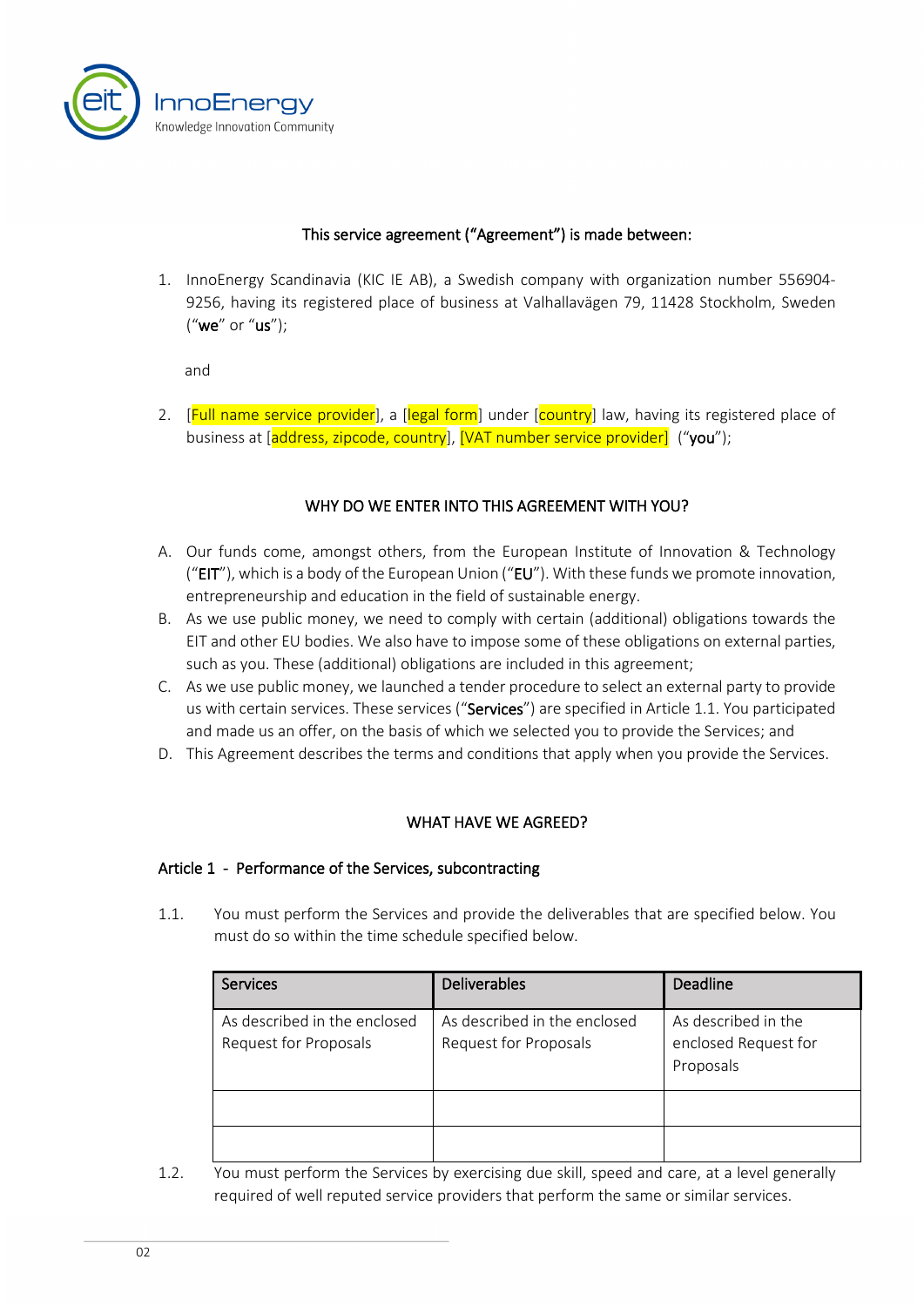

- 1.3. You are free to organize how you provide the Services as long as the Services meet the requirements set in this Agreement.
- 1.4. You must use personnel who possess the qualifications and experience necessary for the proper performance of the Services. If you mentioned specific personnel in your offer, we assume the Services are performed by such personnel. Should you want to involve other personnel, you must ask us whether we agree on that first.
- 1.5. You must report to us how you progress in the performance of the Services if we ask you to do so. We may ask you to report in a specific format.
- 1.6. We can accept or reject the Services that you provide to us. If we do not reject Services within 14 days after delivery, you may assume we accepted them.
	- If we reject (part of) a Service because it does not meet what we agreed and it is possible for you to re-perform the rejected (part of the) Service properly, you must do so promptly and without additional costs for us.
	- If we reject (part of) a Service and it is not possible for you to re-perform properly, that (part of a) Service is rescinded. We then also will not pay you for that (part of a) Service.
- 1.7. If you want to subcontract (part of) the Services to another party, you will have to ask us first. If we agree to such subcontracting, you must ensure that your subcontractor is bound by similar obligations towards you as you are towards us under this Agreement. You remain fully responsible to us for the subcontracted part of the Services. We shall not have a direct contractual relationship with the subcontractor.

## Article 2 - Compensation, invoices and payment

2.1. We pay the fees specified below as compensation for the Services.

| 'Fees                              |  |
|------------------------------------|--|
| $\sim$ $\sim$ $\sim$<br><b>CC2</b> |  |

Company bank details (InnoEnergy should be informed when the bank details provided below have changed) [bank details]

- 2.2. We only pay these fees if you provide us with an invoice that mentions at least the below:
	- a. your name and address;
	- b. your VAT identification number;
	- c. our name and address;
	- d. our VAT identification number;
	- e. the invoice number;
	- f. the invoice date;
	- g. the date on which the Services were provided;
	- h. a brief description of the nature and type of Services supplied;
	- i. the following data for every VAT tariff or exemption:
		- i. the price per piece or unit, including VAT;
		- ii. any reductions that are not included in the price;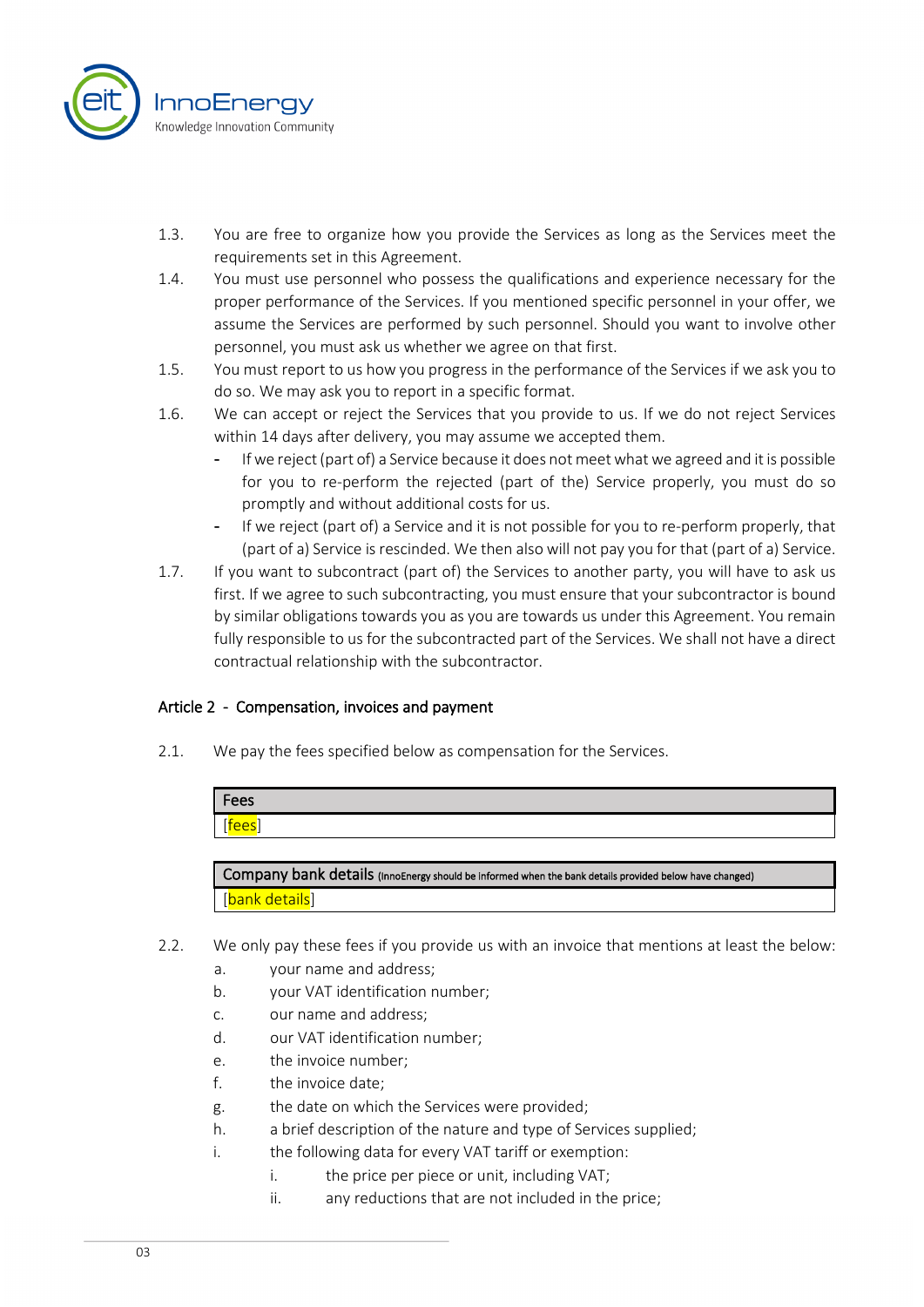

- iii. the VAT tariff that has been applied;
- iv. the cost (the price excluding VAT);
- v. in case of advance payment, the date of payment; and
- vi. the amount of VAT.
- 2.3. We pay invoices that meet the above criteria within 30 days following receipt.
- 2.4. However, if you do not (properly) fulfil your obligations under the Agreement, we may suspend payment. If we do so, we will notify you thereof.
- 2.5. We also may set-off amounts that we owe you under this Agreement with amounts that you owe us under this Agreement or another agreement we have with you.

#### Article 3 - Taxes

- 3.1. The fees mentioned in Article 2.1 are exclusive of value added tax (VAT) or similar taxes.
- 3.2. You perform the Services as an independent contractor. This Agreement does not create a partnership, joint venture or employment relationship between you and us.
- 3.3. You are responsible for your own taxes (income taxes, payroll taxes, social insurances, etc.). We are responsible for our own taxes. If we incur costs (tax claims, administrative fines, including reasonable attorney's fees) and/or suffer damages in connection with taxes that are your responsibility, you must fully compensate such costs and/or damages to us. If you incur costs (tax claims, administrative fines, including reasonable attorney's fees) and/or suffer damages in connection with taxes that are our responsibility, we must fully compensate such costs and/or damages to you.

#### Article 4 - Intellectual property

- 4.1. For the purpose of this Agreement "IP" means patents, utility certificates, utility models, (industrial) design rights, copyrights, database rights, trademarks, trade names and trade secrets, including moral rights and any applications, renewals, extensions combinations, divisions, discontinuations or re-issues of the foregoing.
- 4.2. We become the owner of any newly created IP in the deliverables (as mentioned in Article 1.1).
- 4.3. We remain the owner of any item we, or someone else on our behalf, provided you with.
- 4.4. You remain the owner of any IP that you already owned or controlled before the start of the performance of the Services ("Background IP"). You grant us a non-exclusive, royalty-free and fully paid-up, worldwide, irrevocable and perpetual license under such Background IP, if and to the extent we need it for our free use (including the sale) of the deliverables under this Agreement, with the right to sublicense.
- 4.5. You may not make any public reference to us, whether in press releases, advertisements, or otherwise, without our prior written consent. The same applies for us.
- 4.6. If we incur costs (including reasonable attorney's fees) and/or suffer damages as a result of claims by third parties that the Services infringe their IP, you must fully compensate such costs and/or damages to us.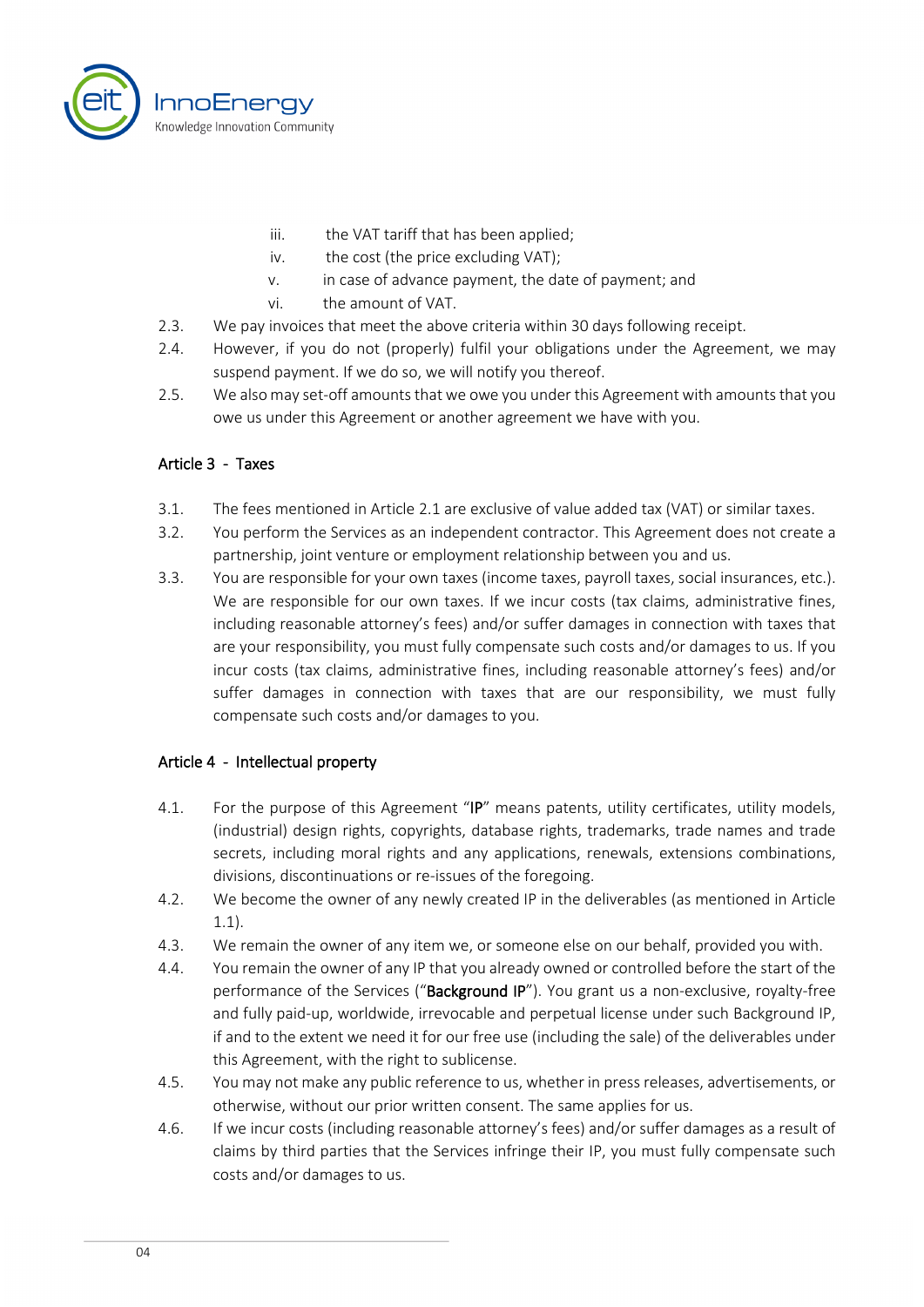

4.7. If our use of the Services isfrustrated (for instance because they infringe the rights of a third party) you must either, at your own cost: (i) procure for us or our users the right to continue using the Services; or (ii) replace or modify the Services with functional, non-infringing equivalents. If you cannot ensure continuation of the Services through either of the above options within a reasonable time frame, we may terminate the Agreement. If we terminate, you must reimburse the price we paid for the relevant Services. Such reimbursement is in addition to your compensation obligation under Article 4.6.

## Article 5 - Confidentiality

- 5.1. For the purpose of this Agreement "Confidential Information" means information, such as but not limited to commercial and/or technical information, which is disclosed to you by us or to us by you (either directly or indirectly) in connection with the performance of this Agreement, and which is marked as "confidential", "proprietary" or similar, or which can reasonably be deemed to be of a confidential or proprietary nature.
- 5.2. You and we may not: (i) use the Confidential Information for other purposes than in connection with (your performance and our use) of the Services; and (ii) disclose the Confidential Information to any third party, except to employees, external advisers and subcontractors who (A) have a legitimate "need to know", and (B) are under similar confidentiality obligations as apply under this Agreement.
- 5.3. The obligation as mentioned in Article 5.2 does not apply to information which is or becomes public knowledge without a violation of confidentiality obligations.
- 5.4. You must immediately return to us all property that we have made available to you if we ask you to do so. We will do the same with property that you have made available to us (except for the deliverables).
- 5.5. If we incur costs (including reasonable attorney's fees) and/or suffer damages as a result of a violation of the confidentiality obligations by you, you must fully compensate such costs and/or damages to us. If you incur costs (including reasonable attorney's fees) and/or suffer damages as a result of a violation of the confidentiality obligations by us, we must fully compensate such costs and/or damages to you.

## Article 6 - Personal data

6.1. For the purpose of this Agreement:

- "Personal Data" means data which relate to a living individual who can be identified (a) from those data, or (b) from those data in connection with other information which is easily obtainable; and

- "Process" or "Processing" means obtaining, recording or holding information or data or carrying out any operation or set of operations on the information or data, including:

(a) organization, adaptation or alteration of the information or data, (b) retrieval, consultation or use of the information or data, (c) disclosure of the information or data by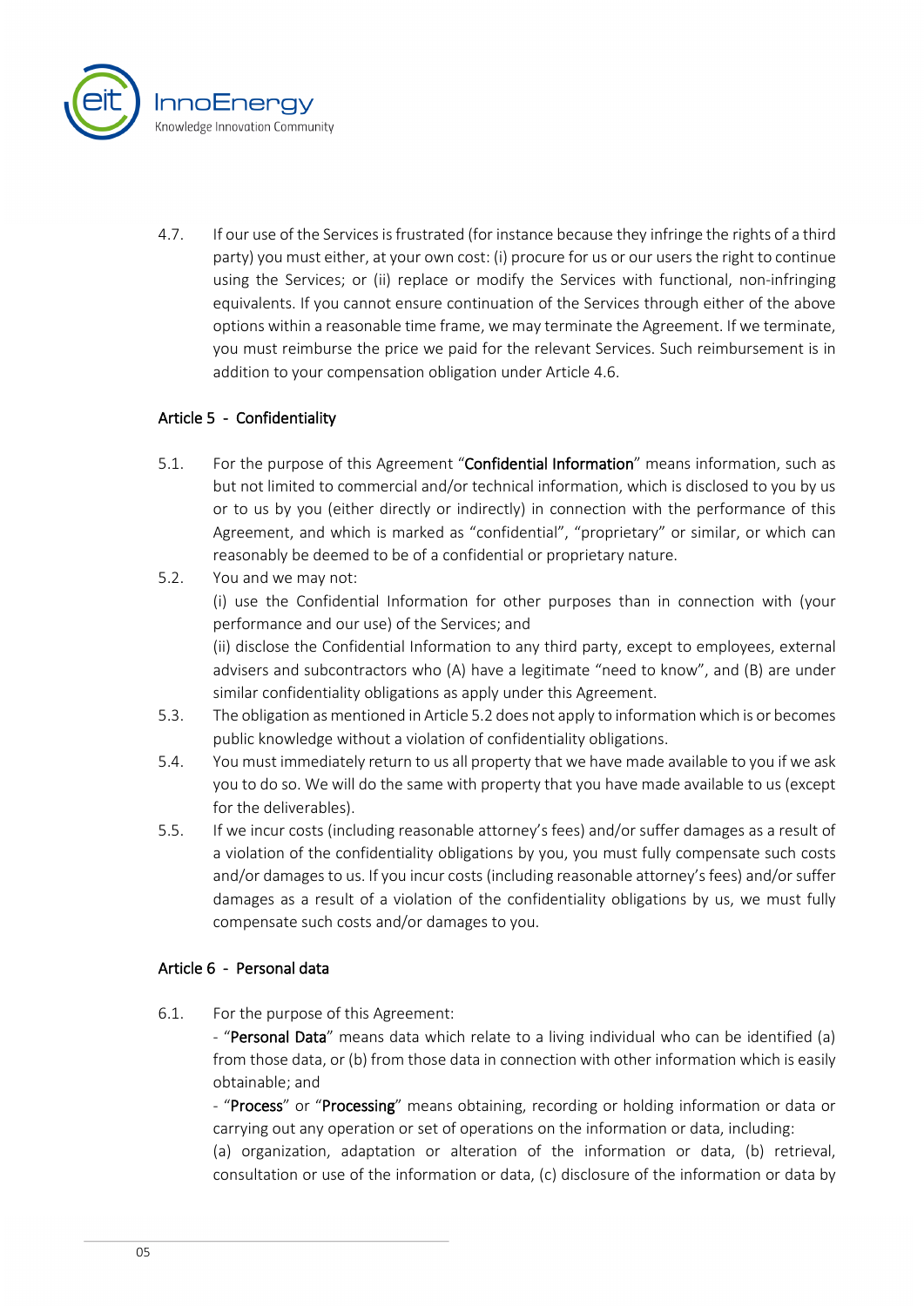

transmission, dissemination or otherwise making available, or (d) alignment, combination, blocking, erasure or destruction of the information or data.

6.2. If you Process Personal Data in performing the Services, you must:

a. comply with all applicable privacy and data protection laws;

b. Process the Personal Data only (i) for or on our behalf (ii) in accordance with our instructions and this Agreement (iii) as far as needed for the Services;

c. maintain the security, confidentiality, integrity and availability of the Personal Data;

d. implement and maintain appropriate technical, physical, organizational and administrative security measures to protect the Personal Data against loss and/or unauthorized access;

e. promptly inform us of any actual or suspected security incident involving such Personal Data; and

f. securely erase or destroy the Personal Data upon termination of the Agreement or at our request.

6.3. If we incur costs (including reasonable attorney's fees) and/or suffer damages as a result of a breach of this Article 6 by you, you must fully compensate such costs and/or damages to us.

## Article 7 - Liability

- 7.1. You must take out and maintain sufficient insurance to cover liability arising out of or in connection with this Agreement. Such insurance shall at least have the insured amounts as stated in your proposal. You must provide us with insurance certificates evidencing such coverage if we ask for it.
- 7.2. Your liability under or in connection with this Agreement is capped at the insured amounts mentioned in Article 7.1.
- 7.3. Our liability under or in connection with this Agreement is capped at the total amount due to you by us on completion of the Services, less the amount already paid to you.
- 7.4. The limitations of liability mentioned in Articles 7.2 and 7.3 above do not apply:
	- in case of gross negligence or willful misconduct; and/or
	- for liability arising out of Articles 3.3, 4.6, 5.5 and/or 6.3 above.

## Article 8 - Termination

- 8.1. This Agreement becomes effective on 10<sup>th</sup> February 2020 and ends on 9<sup>th</sup> February 2021. If the services provided are satisfactory and depending on the needs of EIT InnoEnergy and available budget, the assignment may be extended for an additional 1-year period.
- 8.2. This Agreement cannot be terminated early by you or by us, save for the specific termination events specified in Article 8.3 and/or Article 8.4.
- 8.3. We may fully or partially terminate this Agreement with immediate effect by giving you notice at any time, if:

a. you breach an obligation under this Agreement and, if the breach is capable of remedy, you fail to remedy the breach within 14 days after we ask you to do so;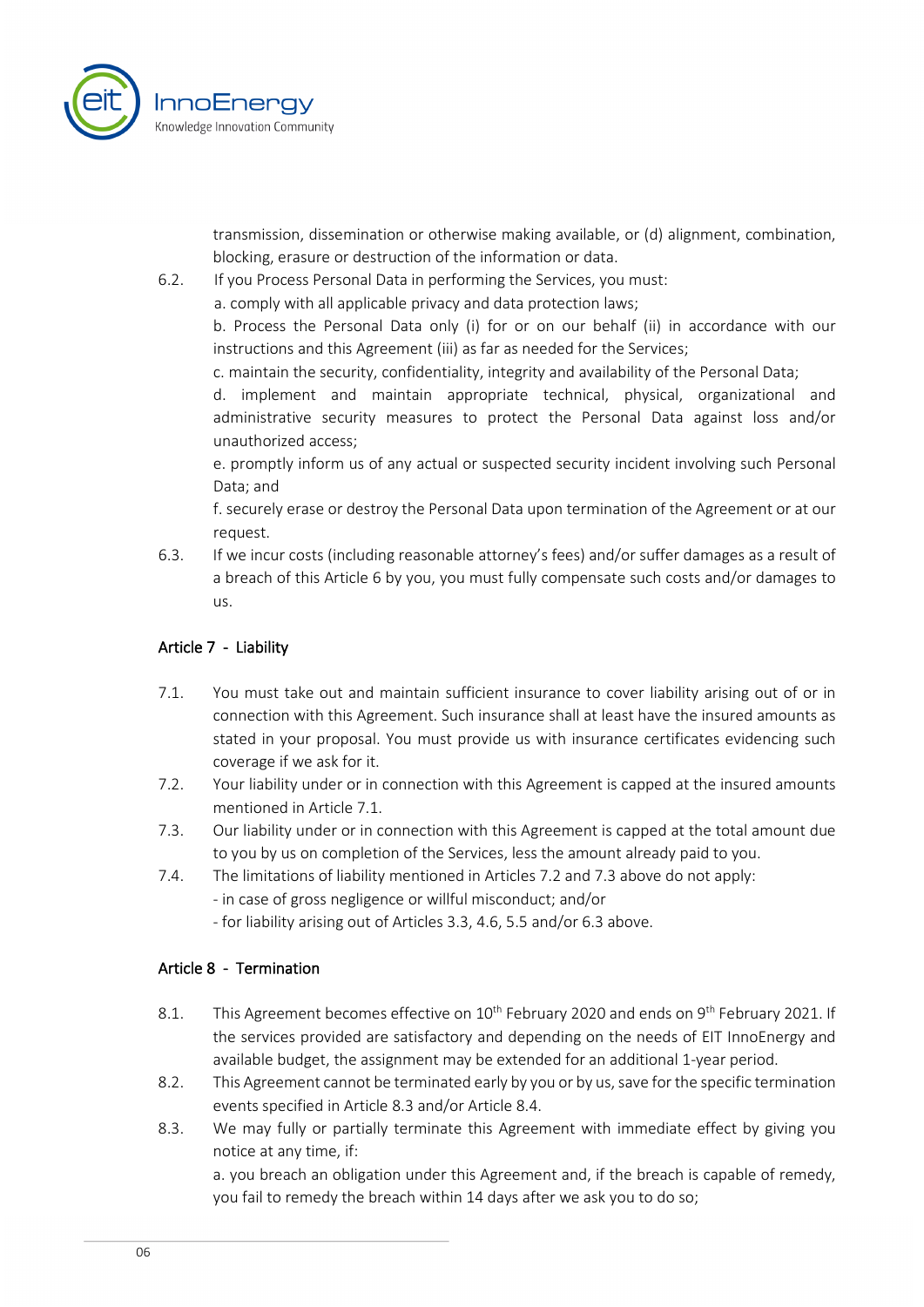

b. you breach an obligation under this Agreement which is incapable of remedy;

c. you do not provide us with adequate assurance that you can fulfill your obligations under this Agreement in a timely fashion after we ask you to do so; or

d. the European Programme(s) in connection with which we entered into this Agreement with you are terminated.

8.4. You may fully or partially terminate this Agreement with immediate effect by giving us notice at any time, if:

a. we breach an obligation under this Agreement, and, if the breach is capable of remedy, we fail to remedy the breach within 14 days after you ask us to do so;

b. we breach an obligation under this Agreement which is incapable of remedy; or

c. we do not provide you with adequate assurance that we can fulfill our obligations under this Agreement in a timely fashion after you ask us to do so.

8.5. Following a termination all rights and obligations intended to survive the termination (such as Articles 4 up to and including 10) will survive the termination.

# Article 9 - Safeguarding of EU's financial interest and conflict of interest

- 9.1. You understand and agree that we may provide the EIT, the European Court of Auditors, the European Anti-Fraud Office and/or other EU bodies with information regarding the Services (including this Agreement and tender materials) in order to meet our obligations towards such bodies. We may do so during the term of this Agreement and 4 years thereafter. Article 5.2 of this Agreement does not apply in such a situation.
- 9.2. You must take all necessary measures to prevent a situation where the impartial or objective implementation of this Agreement is compromised for reasons involving economic interest, political or national affinity, family or emotional ties or any other conflicting interest. You must inform us immediately if there is a change in circumstances which leads or may lead to a conflict of interest.

## Article 10 - Various

- 10.1. Notices in relation to this Agreement must be given in writing.
- 10.2. If you cannot perform an obligation under this Agreement because of *force majeure* (meaning: reasons beyond your reasonable control), you must notify us. Following notification, only the performance of such obligation(s) is suspended during the force majeure. We may terminate this Agreement if the force majeure lasts more than 30 days. Shortage of personnel, shortage of production materials or shortage of resources, strikes, breach of contract by third parties contracted by you or force majeure events at third parties contracted by you, financial problems, and/or lack of the necessary licenses, permits or authorizations needed for the Services do not qualify as force majeure.
- 10.3. This Agreement covers our full contractual relationship with you for the Services. Oral agreements or additional general terms and conditions do not apply.
- 10.4 You may not transfer or pledge (part of) this Agreement without our prior written consent. We shall not withhold such consent unreasonably.